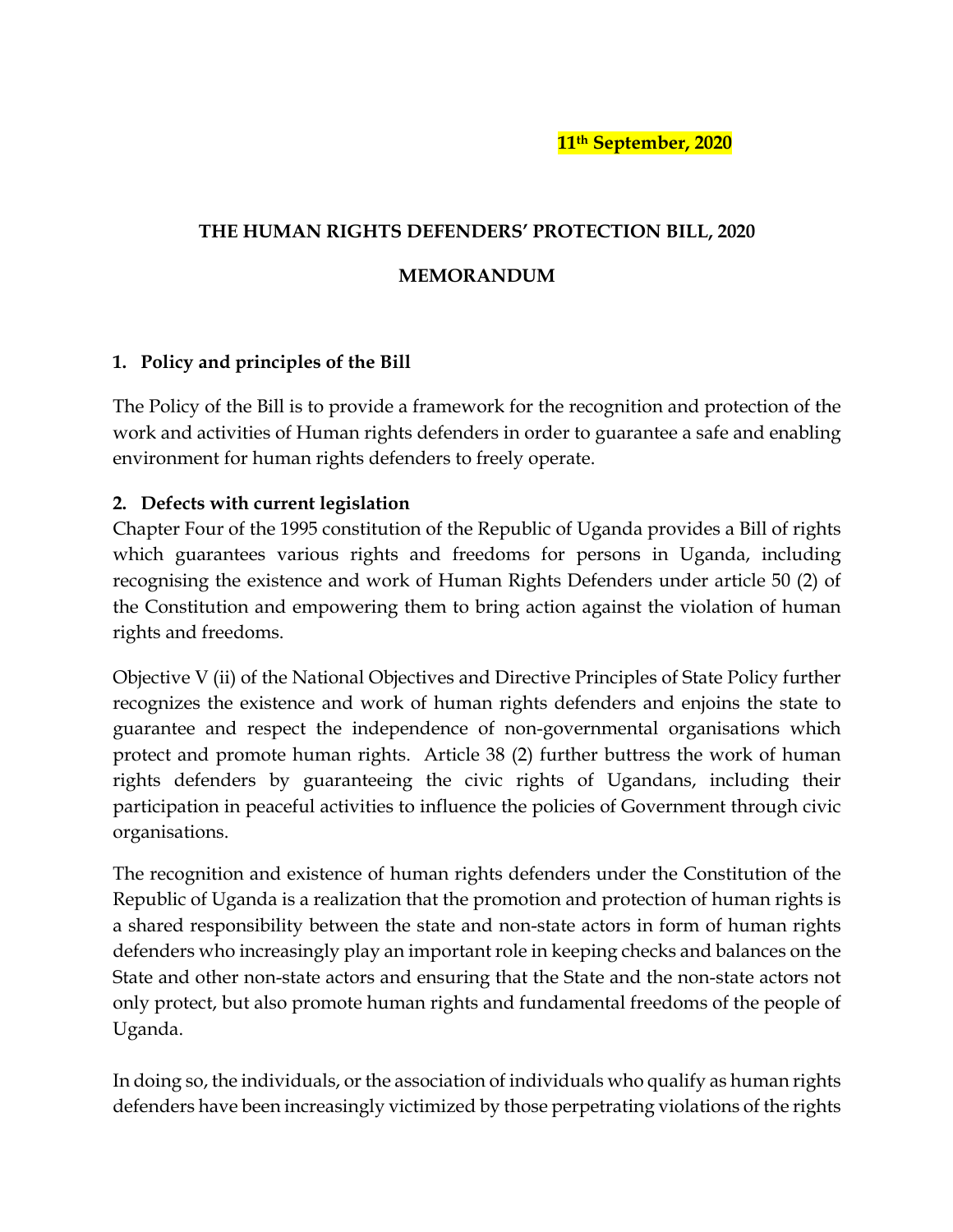and freedoms guaranteed under the Constitution and are often the target of coercive measures by state and non-state actors through misinformation, fabricated criminal charges, forced disappearance, imprisonment, torture, intrusion, intimidation and unlawful restricts from the state and state organs and are not recognised a critical body of persons in the field of human rights protection to warrant special legal protection themselves.

The Bill therefore seeks to recognize, promote and enhance the mechanism for the protection of the work and activities of human rights defenders through-

- (a) imposing specific obligations on the Government to recognise, protect and promote the rights of human rights defenders, their work and activities in order to guarantee a safe and enabling environment for human rights defenders to freely operate;
- (b) prescribing the powers of human rights defenders beyond merely bringing action against the violation of another person's or group's human rights and freedoms but being actively engaged in the recognition, promotion and protection of human rights and freedoms of other;
- (c) the criminalisation of acts and omissions that not only hinder the safe and free operation of human rights defenders but also unreasonably restrict the enjoyment of their rights and freedoms.

The protection of the work, activities, rights and freedoms of human rights defenders enhance the recognition, promotion and protection of rights of other ordinary citizens and will set the basis for the full enjoyment and realization of all the rights guaranteed under chapter four of the Constitution.

# **3. PROVISIONS OF THE BILL**

# **The Bill has 19 clauses divided into six parts.**

# **Part I-Preliminary**

This part has three clauses. Clause 1 incorporates the application of the Bill, clause 2 deals with application of chapter four of the Constitution to human rights defender and clause 3 defines the key words and phrases used in the Bill in the context in which they are used in the Bill;

# **Part II- - Obligations of Government and Other Organs of State**

This part incorporates clauses 4 to 11, dealing with obligation to protect human rights defenders, obligation to protect the rights and freedoms of human rights defenders,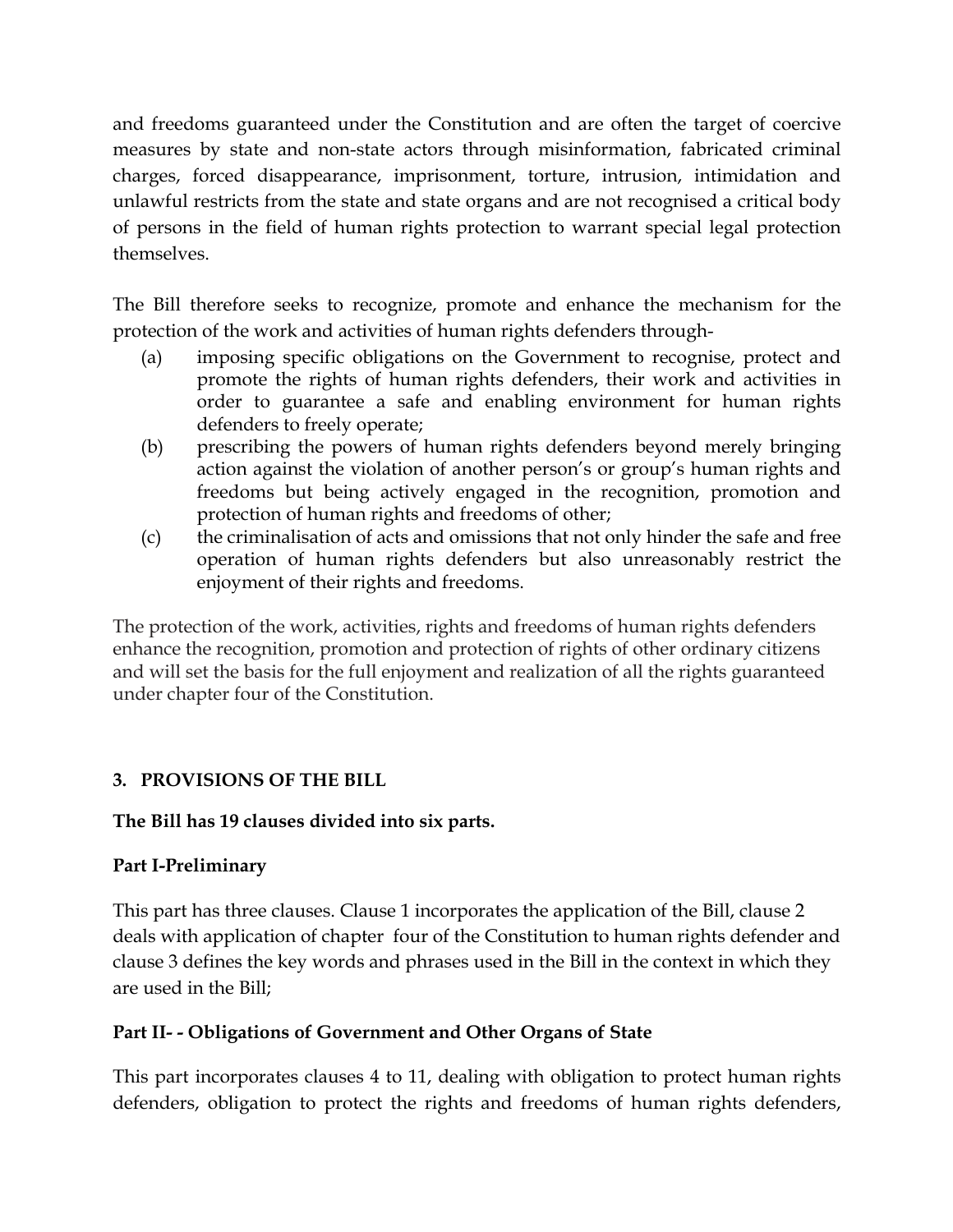obligation to protect human rights defenders from intimidation and reprisals, **o**bligation to protect human rights defenders from unlawful and arbitrary intrusion and interference, obligation to protect human rights defenders' communication and cooperation, obligation to recognise participation of human rights defender in the conduct of public affairs, obligation to take measures to facilitate the activities of human rights defenders and additional Obligations on Government.

# **Part III- Regulation of Activities of Human Rights Defenders**

This part incorporates clauses 12 to 15 dealing with powers of human rights defenders, limitation of powers of human rights defenders, financial assistance to human rights defenders and assistance to human rights defenders.

# **Part VI – Miscellaneous**

This part incorporates clauses 16 to 19 dealing with offences, enforcement of obligations on Government, report on the implementation of this Act and regulations.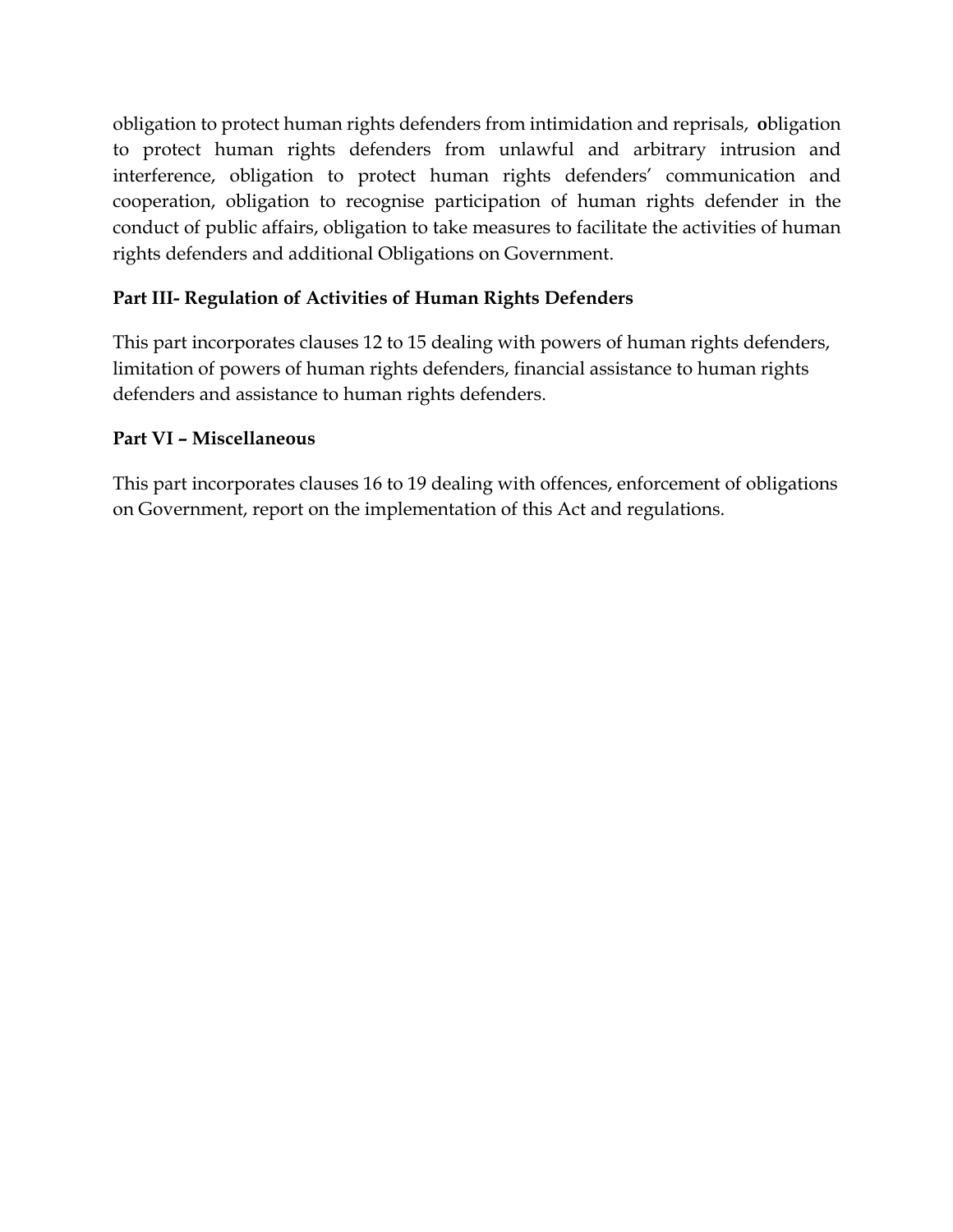# **THE HUMAN RIGHTS DEFENDERS' PROTECTION BILL, 2020**

## **PART I – PRELIMINARY**

- 1. Application
- 2. Application of chapter four of the Constitution to human rights defenders
- 3. Interpretation

# **PART II - OBLIGATIONS OF GOVERNMENT AND OTHER ORGANS OF STATE**

- 4. Obligation to protect human rights defenders
- 5. Obligation to protect the rights and freedoms of human rights defenders
- 6. Obligation to protect human rights defenders from intimidation and reprisals
- 7. Obligation to protect human rights defenders from unlawful and arbitrary intrusion and interference
- 8. Obligation to protect human rights defenders' communication and cooperation
- 9. Obligation to recognise participation of human rights defender in the conduct of public affairs
- 10. Obligation to take measures to facilitate the activities of human rights defenders
- 11. Additional Obligations on Government

# **PART III- REGULATION OF ACTIVITIES OF HUMAN RIGHTS DEFENDERS**

- 12. Powers of human rights defenders
- 13. Limitation of powers of human rights defenders
- 14. Financial assistance to human rights defenders
- 15. Assistance to human rights defenders

# **PART VI – MISCELLANEOUS**

- 16. Offences
- 17. Enforcement of obligations on Government
- 18. Report on the implementation of this Act
- 19. Regulations

## **SCHEDULE:** Currency Point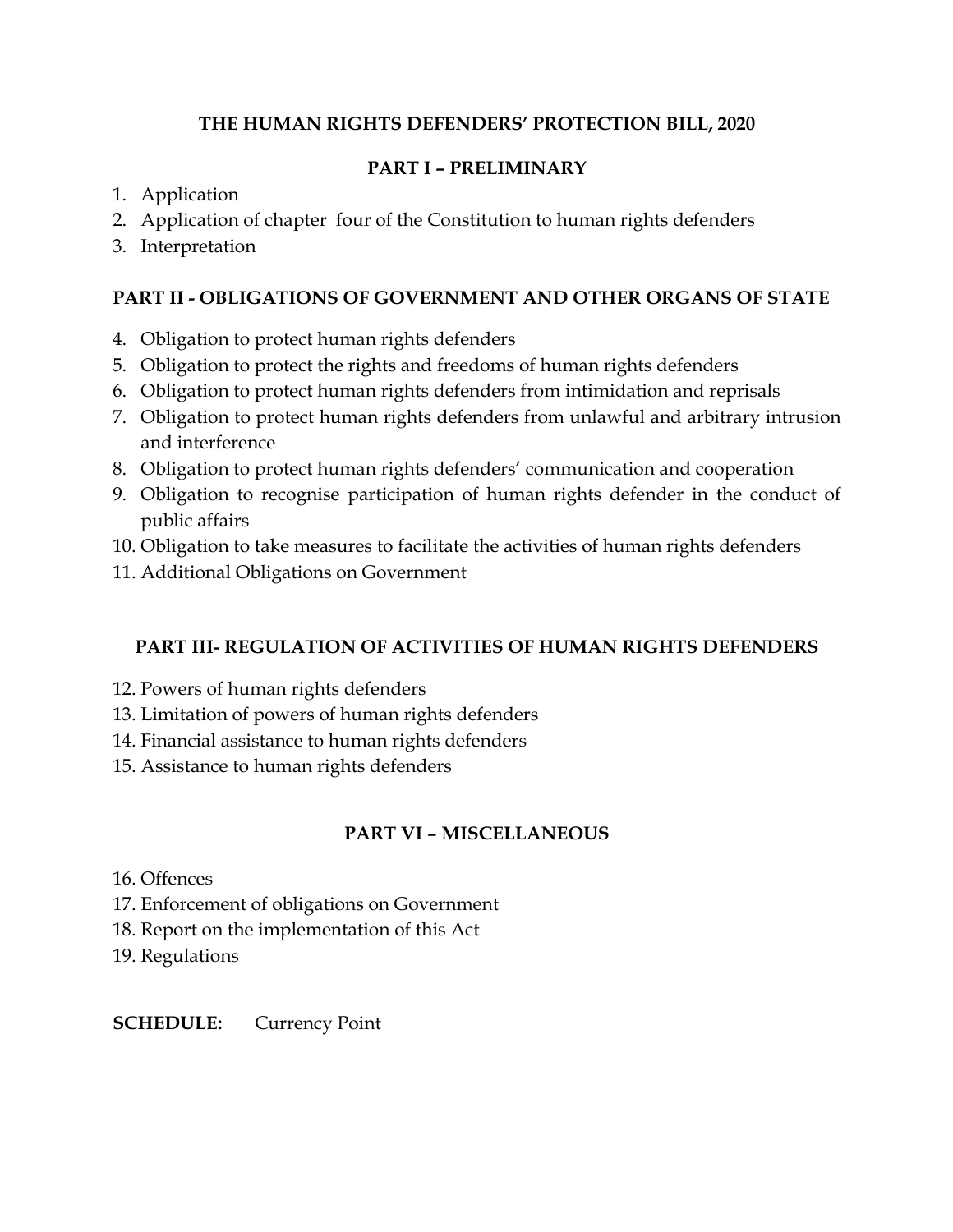#### **A Bill for an Act**

#### **ENTITLED**

#### **THE HUMAN RIGHTS DEFENDERS' PROTECTION BILL, 2020**

An Act to prescribe obligations of Government towards human rights defenders; to provide for powers of human rights defenders; to prescribe limitation on powers of human rights defenders; to provide for assistance of human rights defenders; to prescribe offences for violation of human rights defender; and for related matters.

**BE IT ENACTED** by Parliament as follows:

#### **PART I – PRELIMINARY**

#### **1. Application**

This Act applies to a human rights defender in Uganda without discrimination based on gender, race, colour, tribe, language, religion or conviction, political or other opinion, ethnic origin, birth, creed, religion, nationality, age, economic position, marital status or disability.

#### **2. Application of chapter four of the Constitution to human rights defenders**

The rights and fundamental freedoms guaranteed under chapter four of the Constitution shall apply to human rights defenders.

#### **3. Interpretation**

In this Act, unless the context otherwise requires-

"associate of a human rights defender" includes a family member, a legal or other representative, an employer, an employee or a partner of a human rights defender;

"Commission'' means the Uganda Human Rights Commission established under article 51 of the Constitution;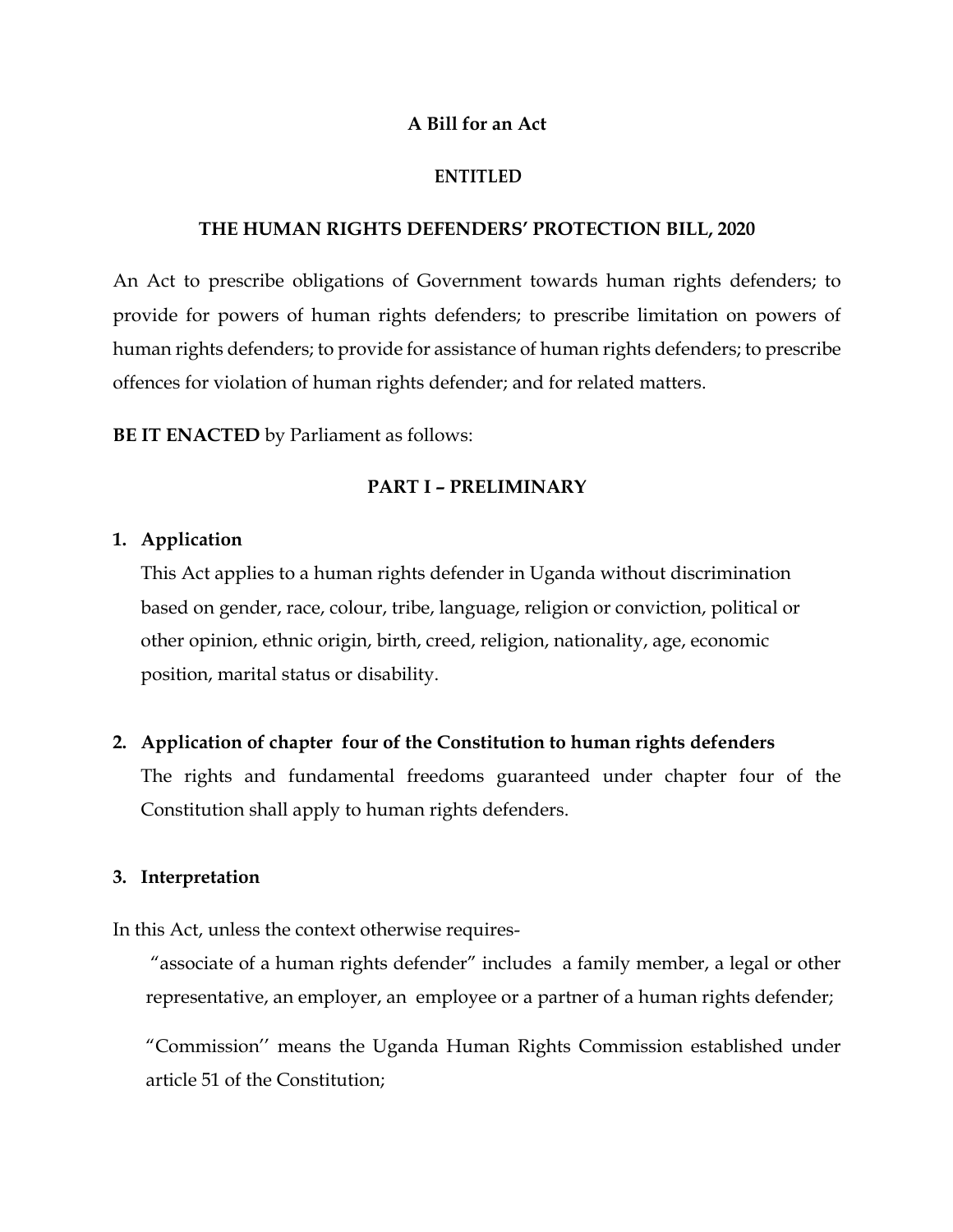"computer" means an electronic, magnetic, optical, electrochemical or other data processing devise or a group of interconnected or related devises, performing logical, arithmetic or storage functions; and includes any data storage facility or communications facility directly related to or operating in conjunction with such a devise or group of such interconnected or related devises;

"currency point" has the value assigned in the schedule to this Act;

"cyber-attack" means any kind of malicious activity or attempt to collect, disrupt, deny, degrade or destroy information held on a computer or any other information system;

"human rights defender" means an individually or an organisation which solely, or in association with others advocates for promotion, protection or realisation of another person or group's human rights and fundamental freedoms guaranteed under the Constitution.

"intimidation or reprisal means any form of violence, threat, retaliation, discrimination, pressure or any other unlawful, arbitrary or abusive action or threat related to a person's status, work or activity as a human rights defender, directed at

- —
- (a) the human rights defender;
- (b) an associate of a human rights defender;
- (c) a legal or other representative of the human rights defender;
- (d) a family member or relative of the human rights defender;
- (e) a group, association, organisation, community or network, whether formal or informal, with which the human rights defender is associated; or

the home, property or possessions of the human rights defender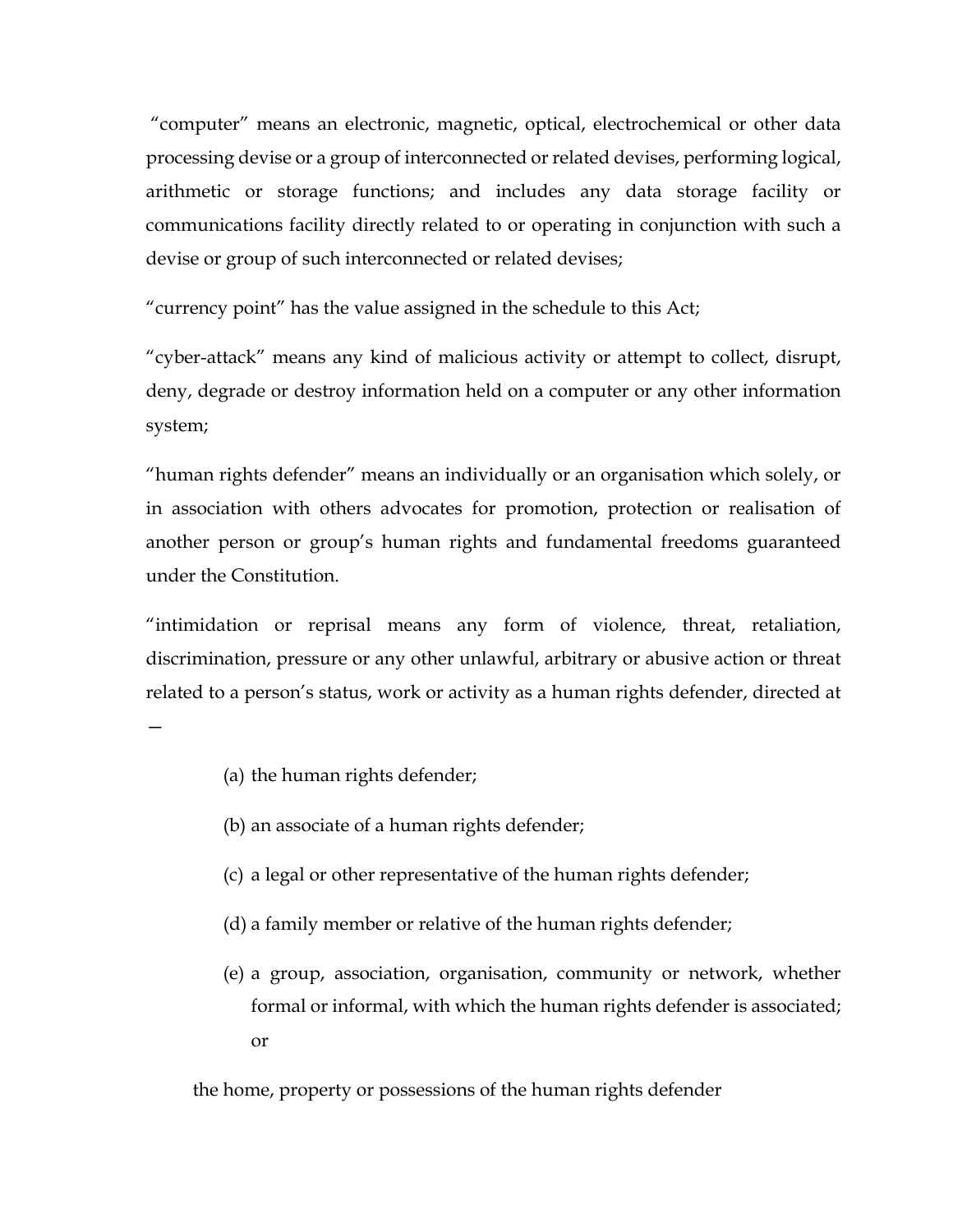"intrusion and interference" includes any form of cyber-attack or unlawful form of surveillance, interception of communication, digital or electronic interference, recording, search and seizure carried out against a human rights defender or an associate of a human rights defender, in connection with the human right's defender's legitimate activity or work as a human rights defender;

"Minister" means the Minister responsible for human rights;

'victimization'' means the unfair or less favorable treatment of a human rights defender as a result of his or her work or activity as a human rights defender.

## **PART II - OBLIGATIONS OF GOVERNMENT AND OTHER ORGANS OF STATE**

## **4. Obligation to protect human rights defenders**

- (1) Government shall guarantee, uphold, encourage and respect the work and activities of human rights defender.
- (2) Government and all its organs and agencies shall ensure that-
	- **(a)** laws, policies and programs are consistent with the obligations of Government prescribed in this Act and any other law;
	- (b) security personnel are adequately trained to respect, protect and promote the rights and work of human rights defenders; and
	- (c) human rights defenders are able to undertake their activities and work in a safe and enabling environment free from unlawful restrictions.

## **5. Obligation to protect the rights and freedoms of human rights defenders**

- (1) Government shall guarantee, respect, uphold and promote the rights and freedoms of human rights defenders.
- (2) In limiting the rights and freedoms of human rights defenders, Government shall ensure that the limitations-

(a) are prescribed by law;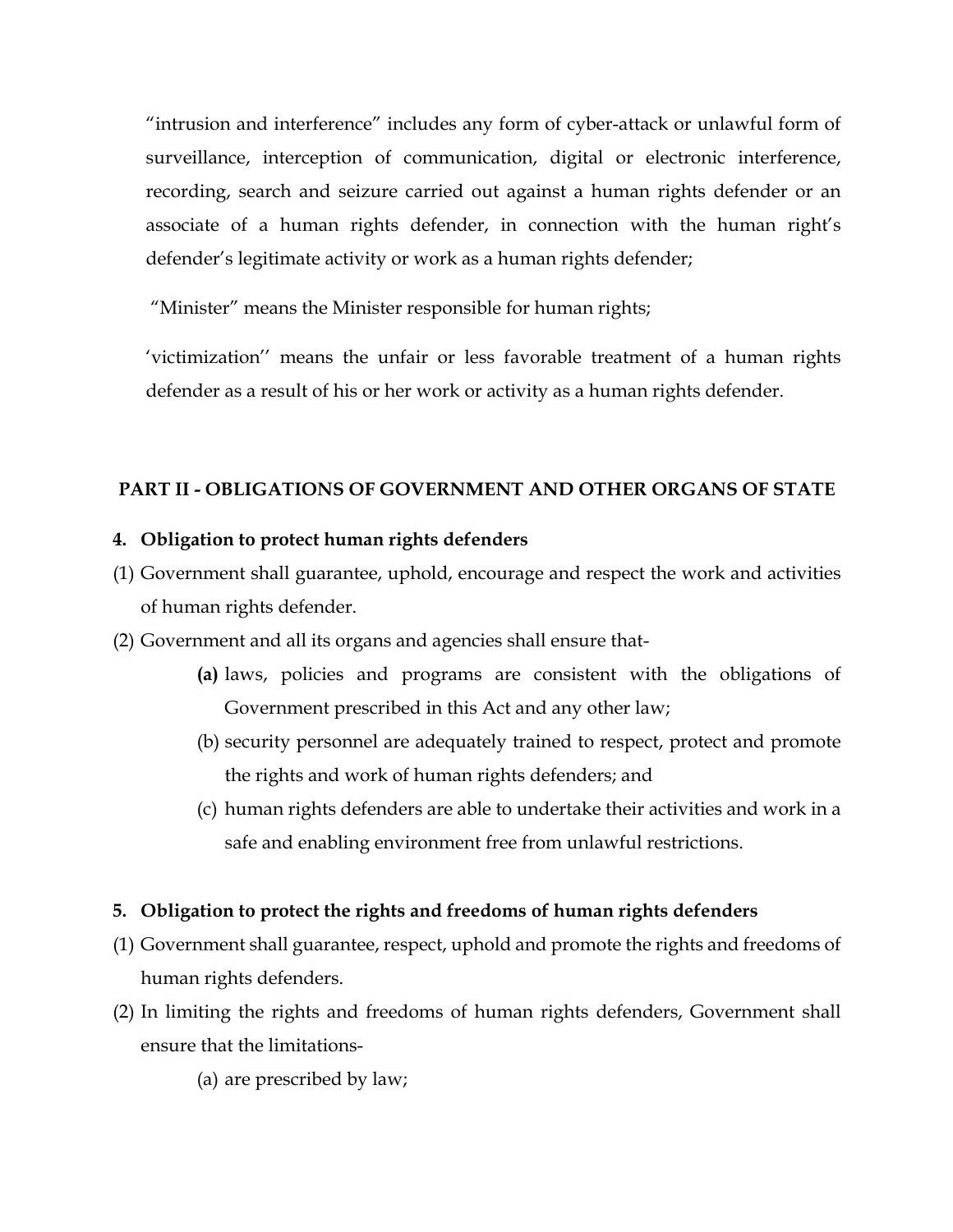- (b) comply with Uganda's international human rights obligations and undertakings;
- (c) comply with international human rights standards;
- (d) are reasonable, necessary, proportionate, acceptable and demonstrably justifiable in a free and democratic society; and
- (e) are solely for the purpose of securing due recognition and respect of the human rights and fundamental freedoms of others and meeting the requirements of public order and general welfare in a democratic society.
- **6. Obligation to protect human rights defenders from intimidation and reprisals**
- (1) Government shall protect and take measures for the protection of human rights defenders from acts of intimidation and reprisal.
- (2) Without limiting the general effect of subsection (1), Government shall combat intimidation and reprisals aimed at human rights defenders by carrying out inquiries and ensure that perpetrators are prosecuted or dealt with under the law.
- **7. Obligation to protect human rights defenders from arbitrary and unlawful intrusion and interference**
- (1) Government shall protect and take measures for the protection of human rights defenders from arbitrary or unlawful intrusion and interference.
- (2) A human rights defender may lawful take measures to protect itself from unlawful and arbitrary intrusion or interference in its communication, home, places of work, possessions and correspondence through encryption of communication and other lawful means.

#### **8. Obligation to protect human rights defender's communication and cooperation**

(1) Government shall recognize, protect and encourage cooperation and communication between a human rights defender and a national, regional international human rights body, including subsidiary bodies, treaty bodies, special procedures, special rapporteurs, mechanisms or experts with a mandate relevant to the protection and enforcement of human rights and fundamental freedoms.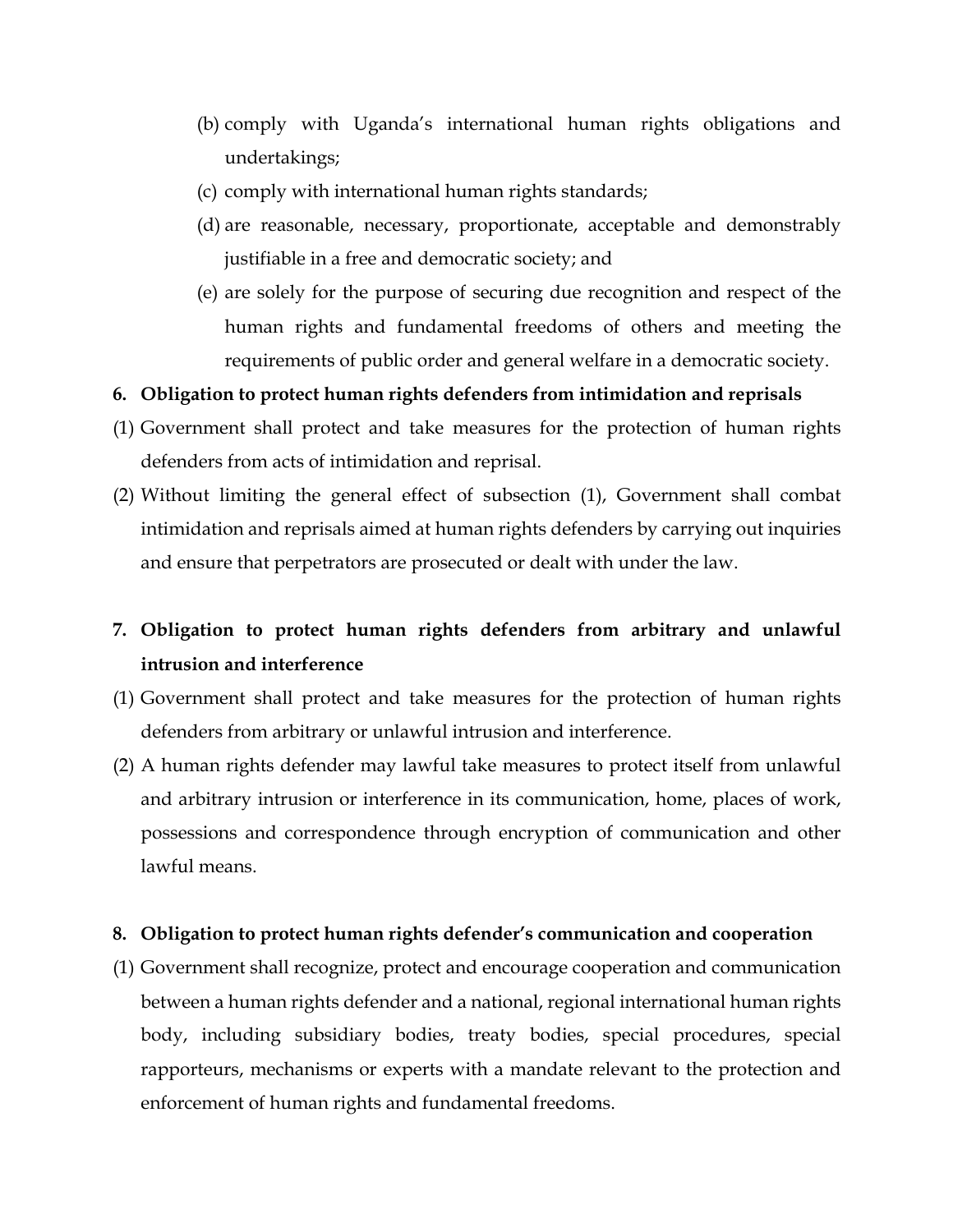- (2) Notwithstanding subsection (1), a human rights defender shall not-
	- (a) cooperate or communicate with-
		- (i) a person, an organisation or foreign Government which has demonstrated an intention to overthrow the lawfully established Government of Uganda or to endanger the security of citizens of Uganda; or
		- (ii) an organisation which has been declared a terrorist organisation under the Anti-Terrorism Act, 2002;
	- (b) communicate information which the human rights defender knows or has reason to believe to be false, misleading or inaccurate.
- (3) For purposes of subsection (2) (a), the Minister may, in consultation with the minister responsible for internal affairs, declare a person, organisation or foreign Government as having –
	- (a) demonstrated an intention to overthrow the lawfully established Government of Uganda; or
	- (b) acted or conducted its' affairs in a manner that endangers the security of Uganda.

# **9. Obligation to recognise participation of human rights defender in the conduct of public affairs**

- (1) Government shall recognize, protect and encourage the participation of human rights defenders in the conduct of public affairs.
- (2) The participation in the conduct of public affairs by a human rights defender shall be in furtherance of the realization and protection of human rights and fundamental freedoms and may include—
	- (a) the submission to any person, public authority, agency or organisation, proposals for improving its functioning with respect to the promotion and protection of human rights and fundamental freedoms;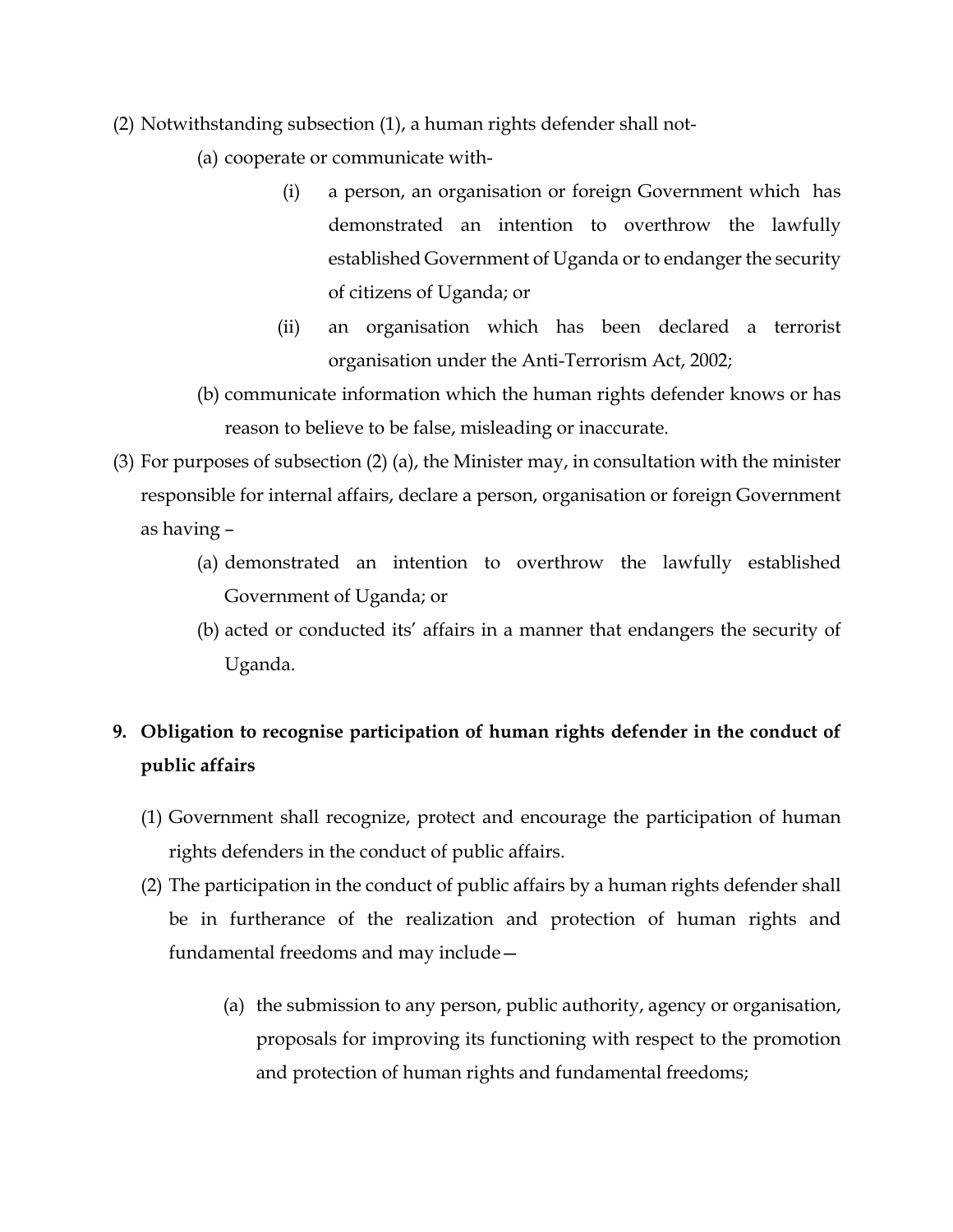- (b) recommending to any public authority proposals for legislative or regulatory improvements with respect to the protection and promotion of human rights and fundamental freedoms; and
- (c) drawing to the attention of any public authority-
	- (i) any aspect of its work that may hinder or impede the promotion, protection and realisation of human rights and fundamental freedoms; or
	- (ii) any action or omission by any actor, private or public, that may involve or contribute to the violation of human rights or fundamental freedoms.

### **10. Obligation to take measures to facilitate the activities of human rights defenders**

- (1)Government shall take all necessary measures to facilitate the work and activities of human rights defenders.
- (2)Without limiting the general effect of subsection (1), all organs and agencies of Government shall—
	- (a) permit and facilitate human rights defenders access information required in the exercise of their rights and freedoms; and
	- (b) develop and implement policies and measures to promote, support and enhance the capacity of human rights defenders to promote and protect human rights and fundamental freedoms.

## **11. Additional Obligations on Government**

- (1) The obligations of Government specifically mentioned in this Act shall not be regarded as excluding others not specifically mentioned.
- (2) The obligations imposed on Government under this Act shall apply to organs and agencies of Government.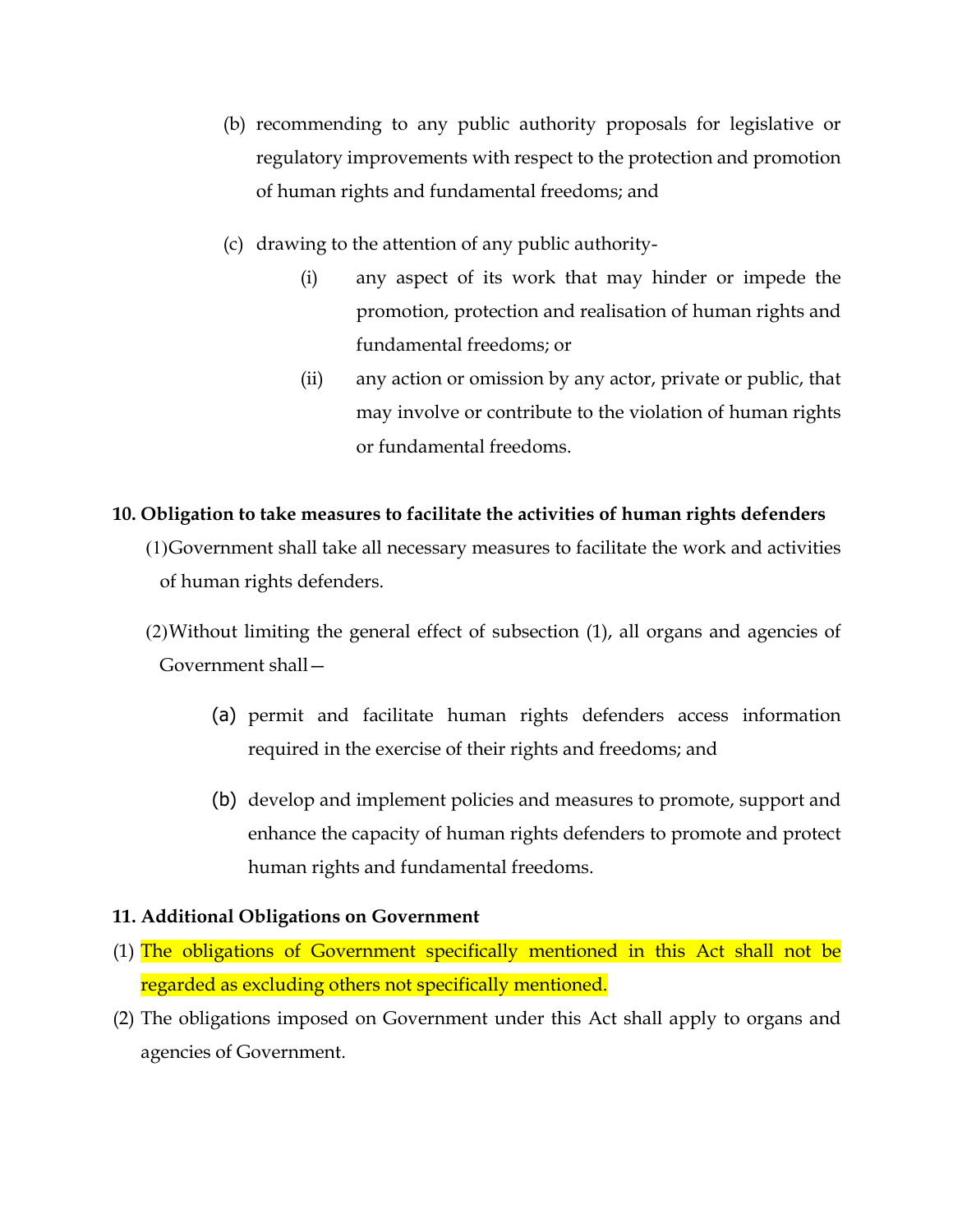## **PART III- REGULATION OF ACTIVITIES OF HUMAN RIGHTS DEFENDERS**

#### 12. **Powers of human rights defenders**

- (1) A human rights defender may bring an action against the violation of another person's or group's human rights and freedoms guaranteed under the Constitution.
- (2) Without limiting the general effect of subsection (1), a human rights defender may lawfully-
	- (a) recommend to Government, its organs and agencies effective measures to promote human rights and freedoms guaranteed under the Constitution;
	- (b) investigate the abuse or violation of human rights and freedoms of any person and seek redress;
	- (c) visit a place of detention, whether gazetted or not, for the purpose of protecting the rights and freedoms of a person detained in the place of detention;
	- (d) offer and provide legal assistance or other relevant advice to any person;
	- (e) attend public hearings, proceedings and criminal trials;
	- (f) monitor Government's compliance with human rights and freedoms guaranteed under the Constitution;
	- (g) monitor human rights compliance with national laws and other regional and international instruments;
	- (h) make recommendations to Government on the appropriate measures to be taken to promote a safe and enabling environment for human rights defenders;
	- (i) prepare and submit reports on the situation of human rights defenders in Uganda to Government and any other relevant government agency;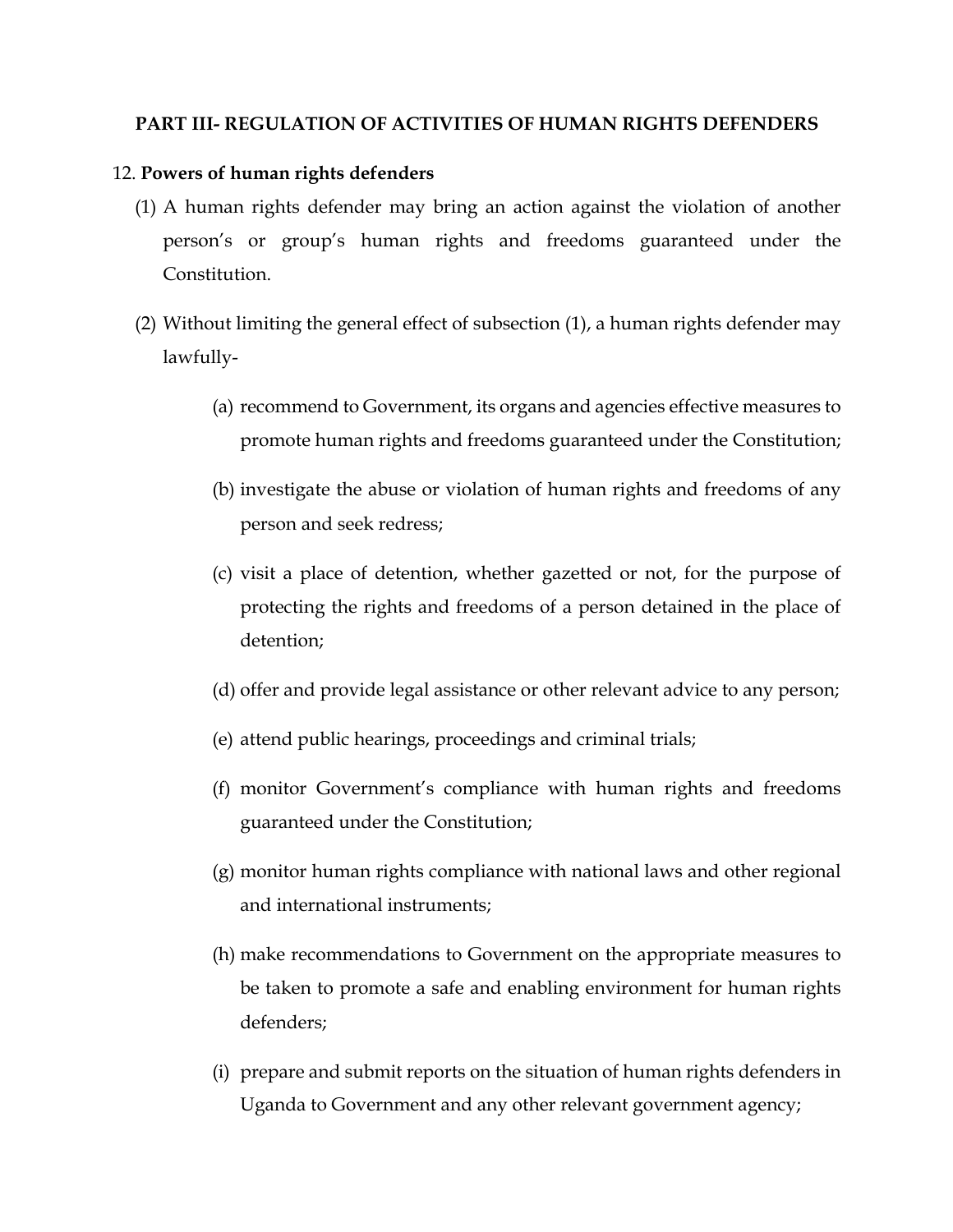- (j) disseminate information to the public about human rights matters, including information relating to the violation and protection of human rights and freedoms;
- (k) seek, obtain, hold and use information; including-
	- (i) information regarding how rights and freedoms are given effect in the legislative, judicial and administrative systems;
	- (ii) information that may be necessary for exercising or protecting or assisting in the exercise or protection of human rights or fundamental freedoms;
	- (iii) lawfully publishing, imparting or disseminating such information to any other person; and
	- (iv) studying, discussing, forming and holding opinions on the observance of human rights, and fundamental freedoms and to draw public attention to those matters.
- (l) bring action, both civil or criminal, for enforcement of rights and freedoms guaranteed under the Constitution; and
- (m) exercise any other power necessary for the promotion and protection of human rights and fundamental freedoms.
- (3) Subject to the provisions of other laws in force in Uganda, a human rights defender shall-
	- (a) exercise his or her rights and freedoms with due respect for the rights of others, public safety, ethics, morals and good conscience;
	- (b) promote and protect universal human rights of all persons regardless of sex, race, tribe or religion;
	- (c) promote the rule of law and constitutionalism in Uganda; and
	- (d) promote social justice.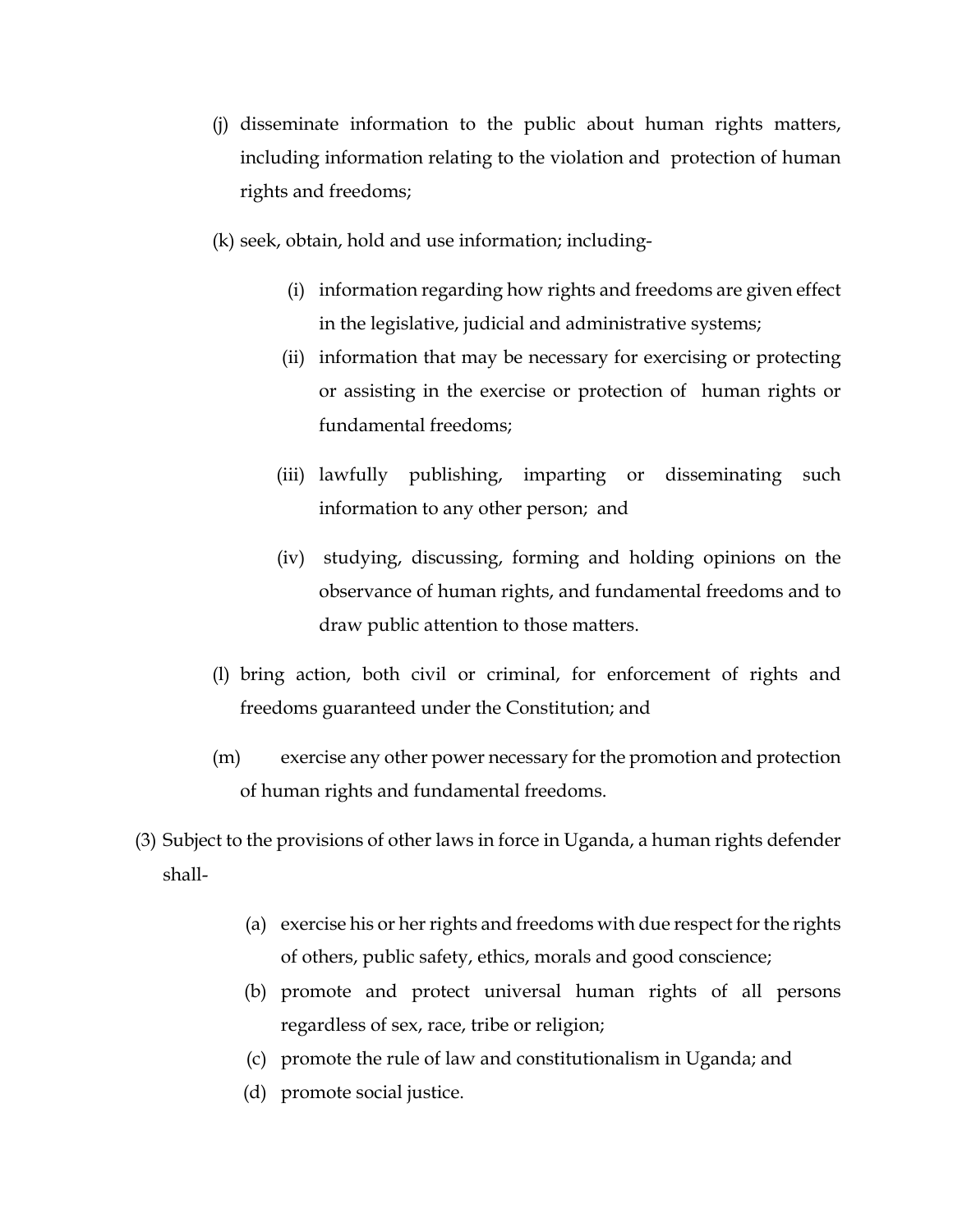(4) The Minister may, by statutory instrument, regulate the powers granted to human rights defenders under this Act.

### **13. Limitation of powers of human rights defenders**

In the exercise of any power granted under this Act, a human rights defender shall not-

- (a) participate, by act or omission, in the violation of human rights and fundamental freedoms of another person;
- (b) participate in or undermine democratic societies, institutions and processes;
- (c) disclose confidential information or sources of such confidential information;
- (d) engage in or encourage violence;
- (e) engage in or encourage any kind of intimidation;
- (f) encourage any non-peaceful means of advocating, protecting, promoting or encouraging the observance of human rights and fundamental freedoms;
- (g) encourage hatred, ethnic incitement, racial incitement, vilification of others or incitement to cause harm or any other unlawful conduct; or
- **(h)** circulate information knowing it to be false or misleading or encourage misinformation or disinformation.

## **14. Financial assistance to human rights defenders**

- (1) A human rights defender may raise funds, solicit, receive and utilise financial resources or assistance from domestic and international sources for the purpose of promoting and advocating for the protection and realisation of human rights and fundamental freedoms.
- (2) Notwithstanding subsection (1), a human rights defender shall not solicit, receive or utilise funds or assistance-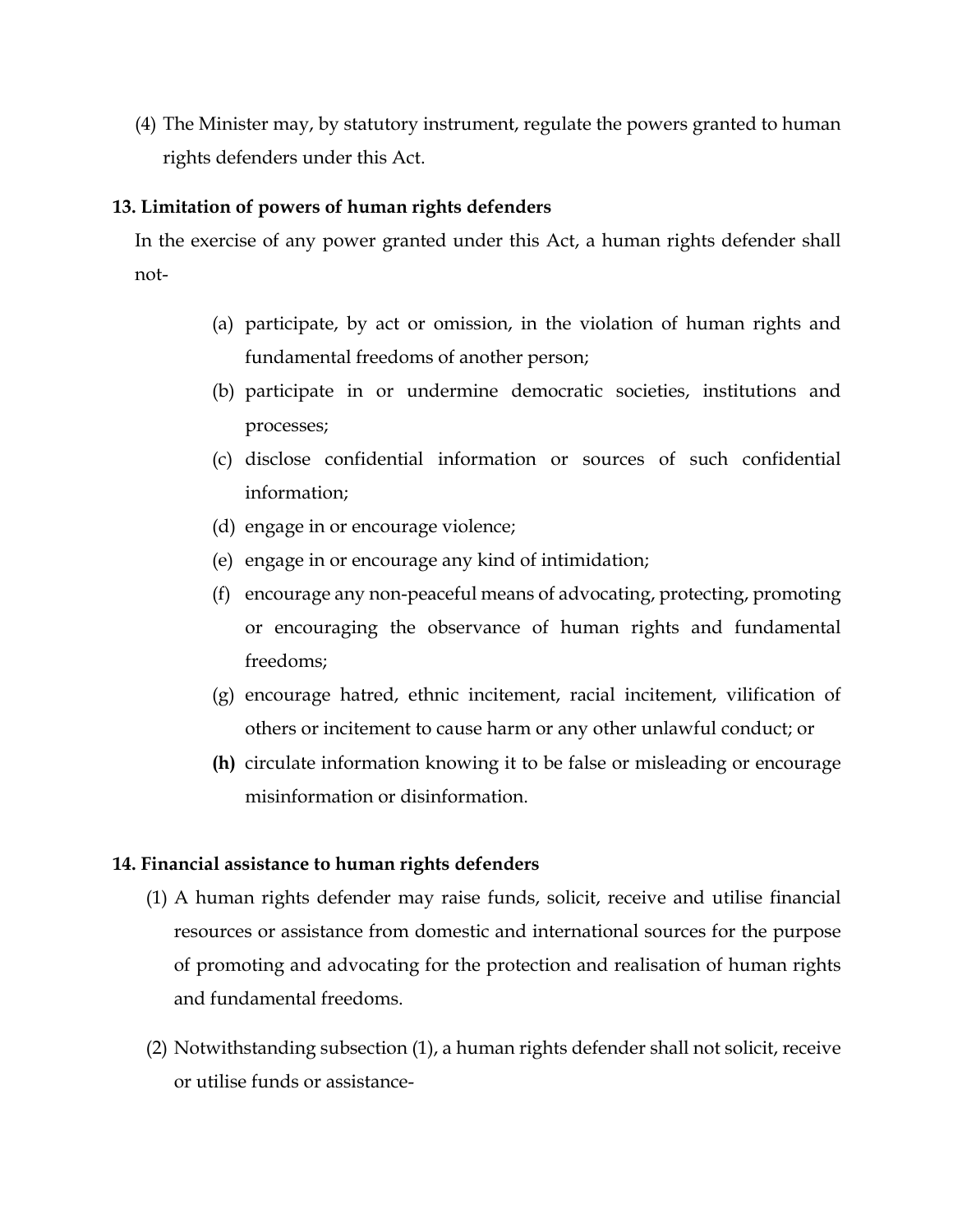- (a) from a person who, an organisation or foreign Government which has demonstrated an intention to overthrow the lawfully established Government of Uganda or to endanger the security of citizens of Uganda;
- (b) from an organisation which has been declared a terrorist organisation under the Anti-Terrorism Act, 2002; or
- (c) in contravention of the Anti-Money Laundering Act 2013.
- (3) For purposes of subsection (2) (a), the Minister may, in consultation with the minister responsible for internal affairs declare a person, organisation or foreign Government as having –
	- (a) demonstrated an intention to overthrow the lawfully established Government of Uganda; or
	- (b) acted or conducted its' affairs in a manner that endangers the security of Uganda.
- (4) Notwithstanding subsection (2), Government or a financial institution shall not, except with an order of court, freeze, confiscate, or seize funds or any other financial assistance belonging to a human rights defender.
- (5) A human rights defender who solicits, receives or utilises funds or other assistance in contravention of subsection (2) (a) and (b) commits an offence and is liable, on conviction, to a fine not exceeding five hundred currency points or imprisonment for a period not exceeding five years, or both.
- (6) Where a human rights defender is convicted under subsection (5) court shall in addition to the penalty prescribed, forfeit the funds to the State and be barred from receiving funds or financial assistance for a period not exceeding five years.

#### 15. **Assistance to human rights defenders**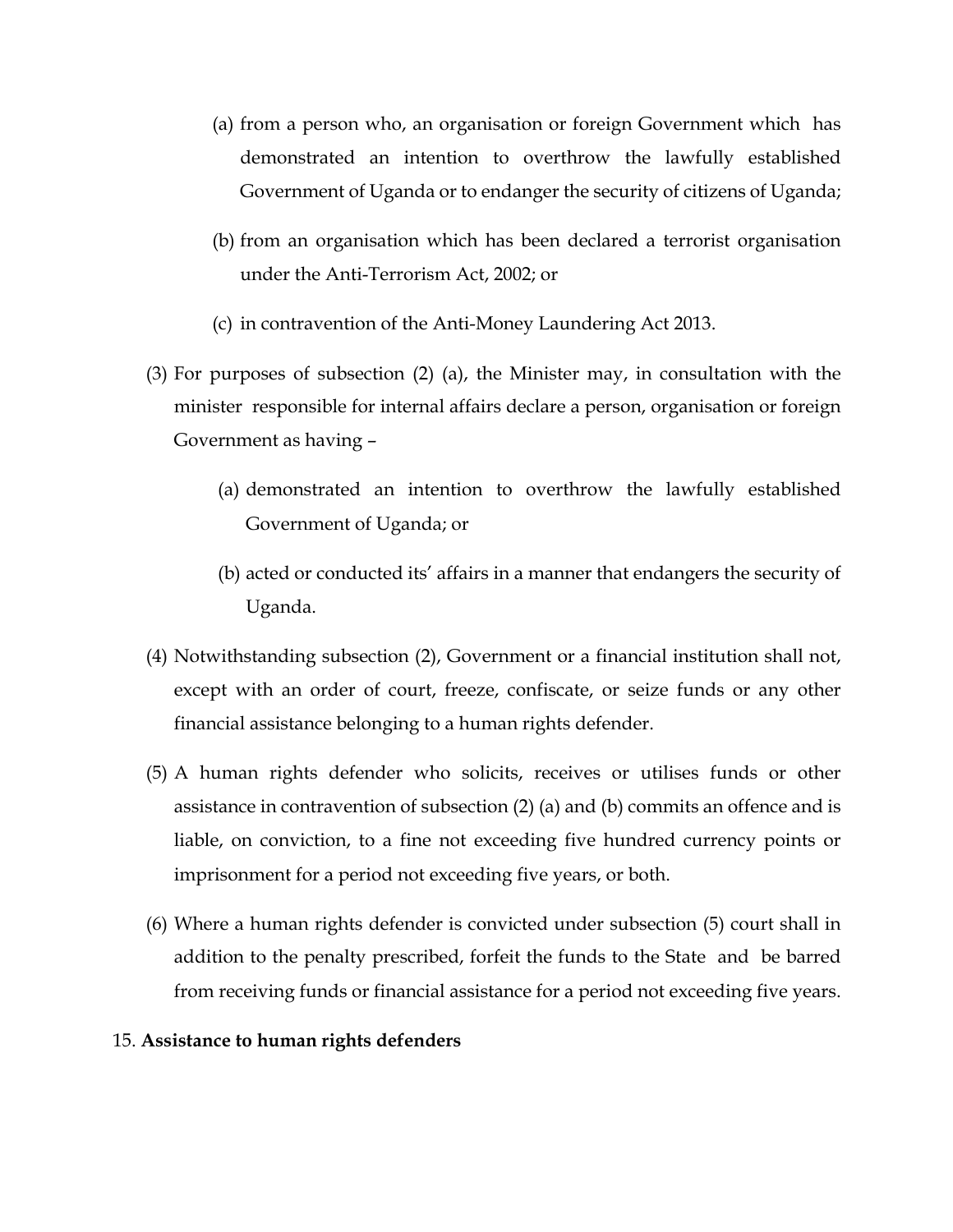- (1) Wherever a human rights defender reports a crime or a violation of any his or her rights or freedoms or any of the provisions of this Act to any person in authority, the person in authority—
	- (a) assess the complaint and determine whether an offence or other violation has been committed against the human rights defender;
	- (b) provide assistance to the human rights defender or refer a human rights defender to appropriate organizations and institutions for assistance and support; or
	- (c) take the human rights defender to a place of safety, if the human right defender is in danger.
- (2) Subject to subsection (1), a person in authority shall provide reasonable protection to the human rights defender and prevent the human rights defender from being intimidated or becoming the object of reprisals by any person.
- (3) A human rights defender shall be entitled to information on the nature of protection, assistance and support he or she is entitled to and the mechanisms of obtaining such assistance and support from any organisation.
- (4) The assistance referred to in this section include providing a human rights defender with—
	- (a) safe and appropriate housing or accommodation;
	- (b) legal aid services;
	- (c) counselling;
	- (d) information regarding his or her legal rights;
	- (e) medical care;
	- (f) psychological assistance;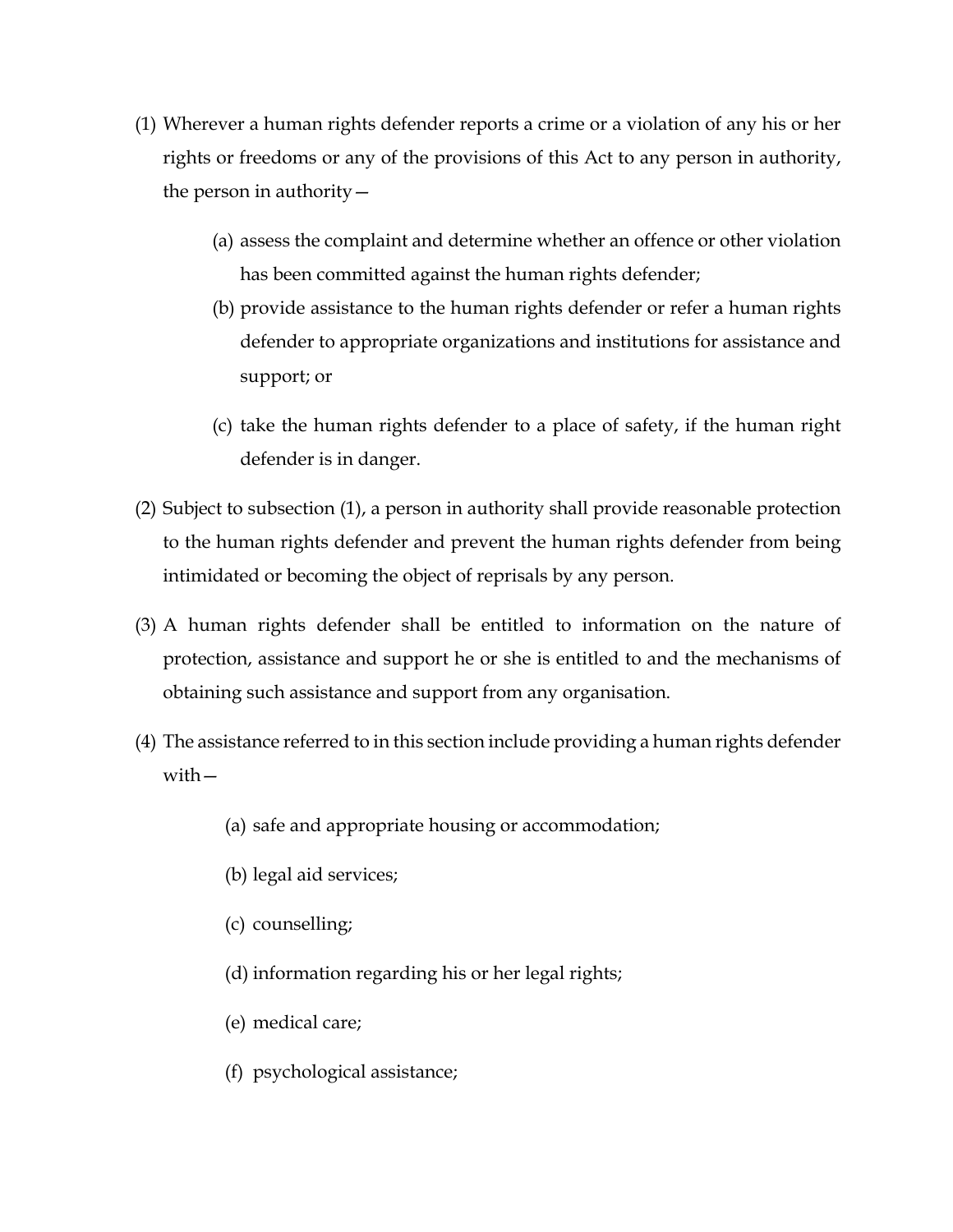(g) social services; or

(h) safety.

## **PART VI – MISCELLANEOUS**

## **16. Offences**

- (1) A person who does any act prescribed in subsection (2) commits an offence and is liable on conviction to a fine not exceeding one thousand hundred currency points or a term of imprisonment not exceeding ten years or both fine and imprisonment.
- (2) The acts referred to in subsection (1) are where a person-
	- (a) subjects a human rights defender to any form of intimidation, reprisal, victimisation or harassment;
	- (b) attacks the honour or reputation of a human rights defender;
	- (c) unlawfully intrudes on or interferes with the premises of a human rights defender;
	- (d) unlawfully detains a human rights defender;
	- (e) carries out a cyber-attack on a human rights defender;
	- (f) unlawful carries out surveillance on a human rights defender;
	- (g) unlawfully intercepts or interferes with the communication of a human rights defender;
	- (h) intrudes or interferes in the privacy of a human rights defender or an associate of a human rights defender;
	- (i) does any act that constitutes gender based violence against a human rights defender;
	- (j) unlawfully discriminates against a human rights defender; or
	- (k) being a human rights defender, does any act in contravention of section 13 of this Act.
- (2) Where an offence in this section is committed by a legal person, court may-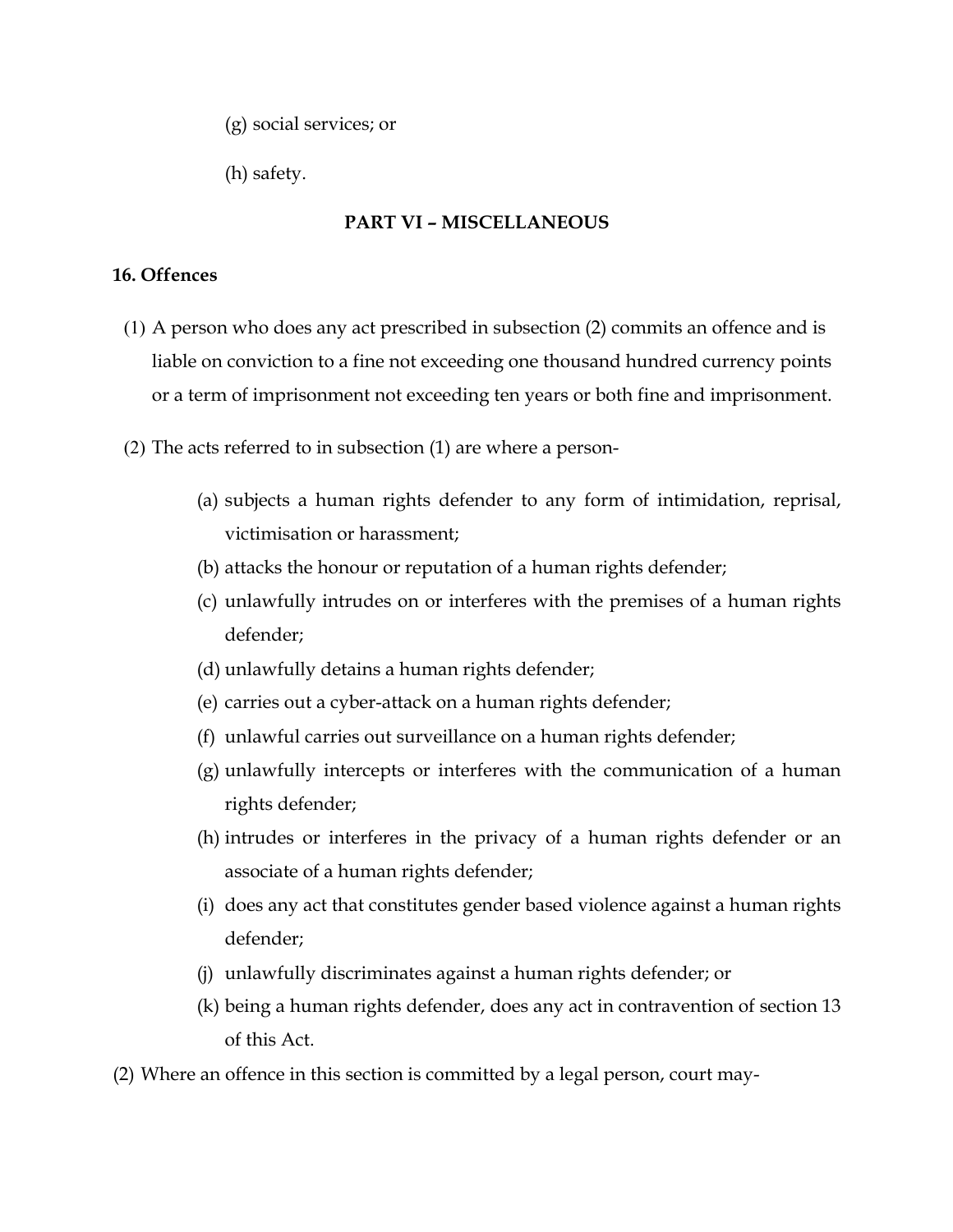- (a) hold a shareholder, director, employee, manager, officer or any other principle officer or natural person in authority in the legal person to be responsible for the actions of the legal person and therefore liable for the offence committed and punished as provided in this Act; and
- (b) in addition to any penalty stipulated in this section,  $-$ 
	- (i) impose a penalty not exceeding twenty thousand currency points on each count;
	- (ii) order for the cancellation of the registration of the legal person as a corporate body;
	- (iii) temporarily or permanently disqualify the legal person from being a human rights defender or undertaking any other trade;
	- (iv) temporarily or permanently close the establishment which have been used by the legal person to commit the offence; or
	- (v) suspend or cancel the trading license or any other license issued under any law applicable in Uganda.
- (3) For the purpose of subsection (2) (d), a person shall be taken to have unlawfully detained a human rights defender where, without lawful justification,-
	- (a) compels, induces, restrains or prevents the human rights defender, by any means, from leaving the premise, vehicle, vessel or any other place;
	- (b) with the intent to compel or induce the human rights defender to remain in or upon the premises, vehicle, vessel or any other place, does any act which prevents the human rights defender from leaving such premises, vehicle, vessel or place; or
	- (c) with the intent to compel or induce the other person to remain in or upon the premises, vehicle, vessel or any other place, that person withholds from the human rights defender any clothing apparel, travel document or other property belonging to the human rights defender.
- (4) For purposes of this section-
	- (a) "discriminate" means to give different treatment to different persons attributable only or mainly to their respective descriptions by sex, race,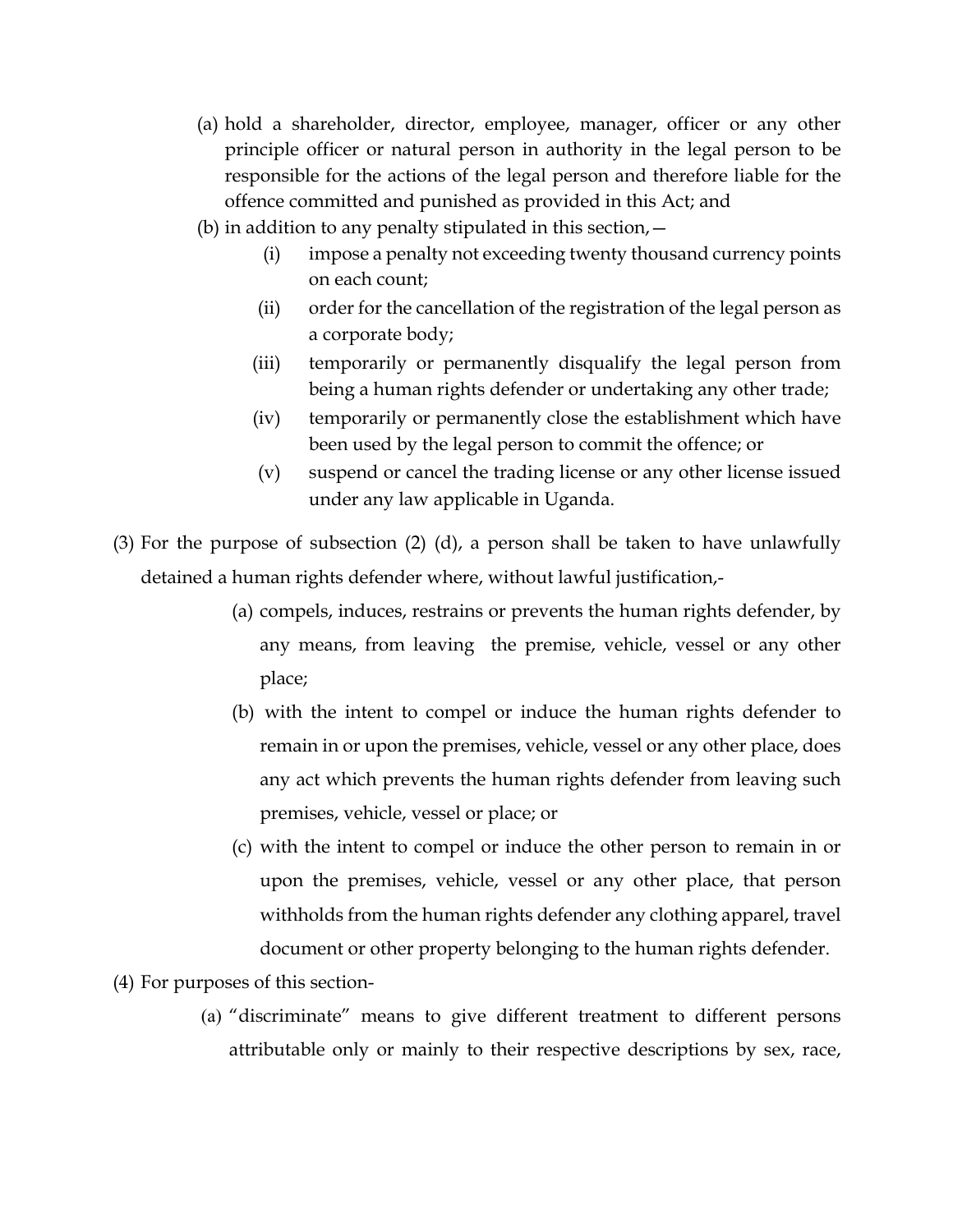colour, ethnic origin, tribe, birth, creed or religion, social or economic standing, political opinion or disability;

(b) "gender based violence" means any harmful act directed against individuals or groups of individuals on the basis of their gender.

#### **17. Enforcement of obligations on Government**

The Human Rights (Enforcement) Act, 2019 shall apply to the enforcement of the obligations imposed on Government under this Act.

### **18. Report on the implementation of this Act**

- (1) The Minister shall coordinate, monitor and oversee the implementation of this Act.
- (2) The Minister shall annually submit to Parliament a report on the implementation of this Act.
- (3) The report referred to in subsection (1) shall contain information on  $-$ 
	- (a) the nature of complaints made by human rights defenders;
	- (b) the investigation and prosecution of offences under this Act; and
	- (c) The fulfilment of obligations of Government;
	- (d) the effectiveness of this Act; and
	- (e) the challenges faced in enforcing the Act.

#### **19. Regulations**

- (1) The Minister may, by statutory instrument, make regulations for better carrying into effect the provisions of this Act.
- (2) Notwithstanding the Interpretation Act, the Minister may, while exercising his or her powers under subsection (1), by statutory instrument, prescribe such fines and imprisonment as may be appropriate in the circumstances which may be in excess of the penalties prescribed by section 38 of the Interpretation Act.